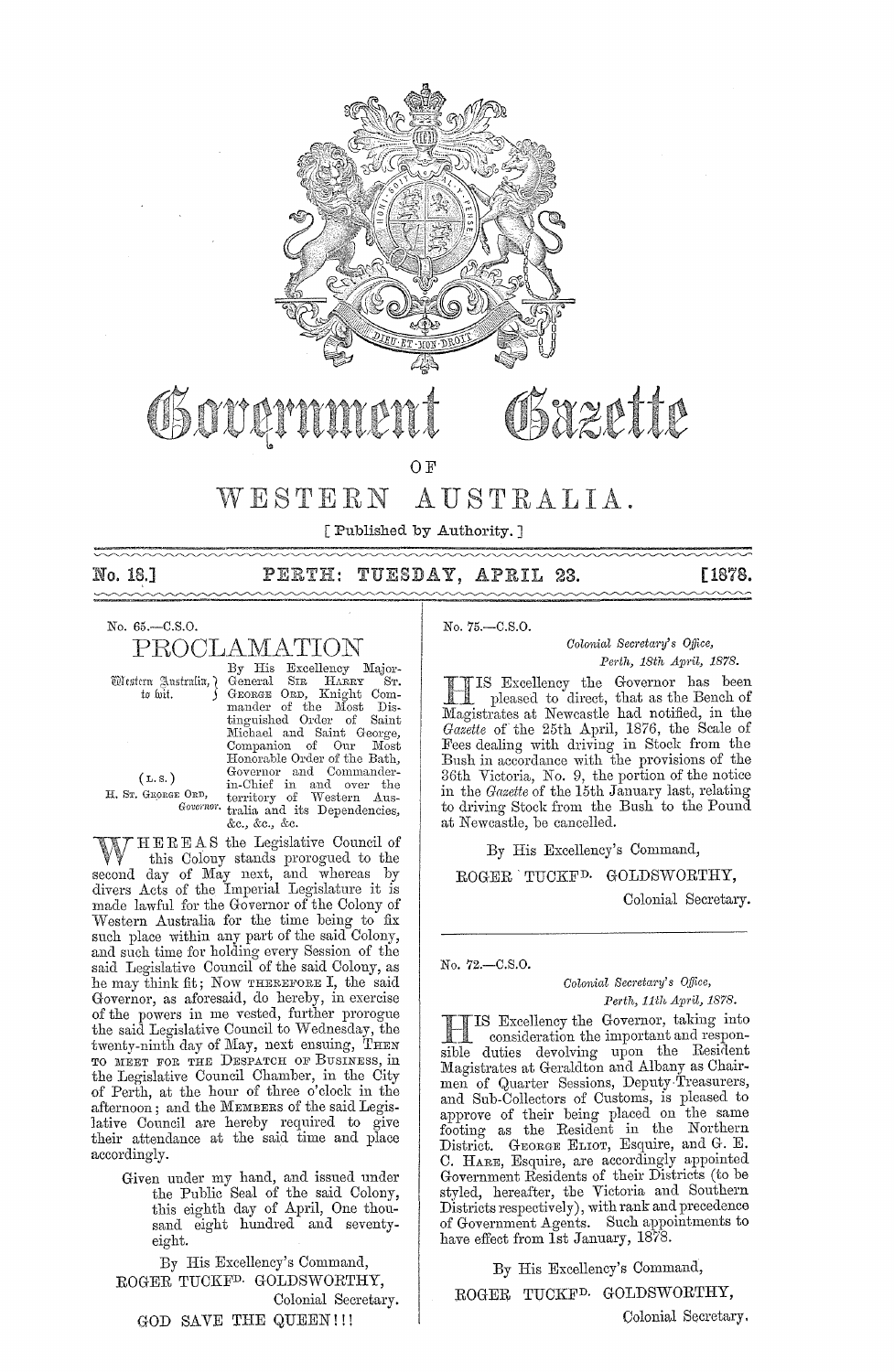No. 68.-C.S.O.

### Colonial Secretary's Office, Perth, 2nd April, 1878.

IS Excellency the Governor, on the recommendation of the Vasse District Roads Board, has been pleased to direct that the Minor Road from St. John's Brook to Padbury's Bridge, *vid* Dudmyillup, be closed.

By His Excellency's Command, ROGER TUCKF<sup>D.</sup> GOLDSWORTHY, Colonial Secretary.

No. 50.-C.S.O.

# Colonial Secretary's Office,<br>Perth, 8th March, 1878.

T is hereby notified that the Government is<br>prepared to let with in prepared to let, with immediate possession, Public Buildings hitherto occupied as the. Police Stations at the undermentioned places,  $\overline{v}$ iz.

- 1. The Lakes (York Road).
- 2. Canning.

 $\overline{a}$   $\overline{a}$   $\overline{a}$   $\overline{a}$   $\overline{a}$   $\overline{a}$   $\overline{a}$   $\overline{a}$ 

- 3. 131-miles, Albany Road (with paddock of about 50 acres).
- 4. Quindalup (Vasse District).

For particulars apply to the Superintendent of Police.

By His Excellency's Command, ROGER TUCKF<sup>D.</sup> GOLDSWORTHY, Colonial Secretary.

| No. 55.—0.8.0.                                                        |                                                      |        |              |                                                          |            |          |  |
|-----------------------------------------------------------------------|------------------------------------------------------|--------|--------------|----------------------------------------------------------|------------|----------|--|
|                                                                       |                                                      |        |              | Colonial Secretary's Office,<br>Perth, 25th March, 1878. |            |          |  |
| THE undermentioned Government Horses,<br>at Rottnest, are for sale :- |                                                      |        |              |                                                          |            |          |  |
| Two Grey Fillies, age 3 years, height 13 hands.                       |                                                      |        |              |                                                          |            |          |  |
| One Grey Colt,<br>Do.                                                 | $\overline{\phantom{a}}$<br>$\overline{\phantom{a}}$ | 4<br>4 | ,,<br>رو     | دد<br>$\sim$ 35                                          | 14<br>15   | ,,<br>,, |  |
| One Chestnut Mare,                                                    |                                                      | 5      | وو           | $^{\prime}$                                              | 14         | دد       |  |
| One Chestnut Filly,<br>One Bay Colt,                                  | ,,                                                   | 4<br>2 | $55 -$<br>,, | $^{\prime}$<br>$\overline{\phantom{a}}$                  | 14<br>12   | دد<br>وو |  |
| One Bay Mare, aged<br>One Foal                                        |                                                      |        |              | ,,                                                       | 14         | وو       |  |
| One Dark Bay Entire, aged                                             |                                                      |        |              |                                                          | ", 15 lin. |          |  |

Full particulars can be ascertained on application to the Superintendent.

By His Excellency's Command, ROGER TUCKF<sup>D.</sup> GOLDSWORTHY, Colonial Secretary.

 $\begin{tabular}{ll} Department \ of \ Public \ Works, \\ Perth, \ 12th \ April, \ 1878. \end{tabular}$ 

TENDERS (endorsed "Tender for Blasting<br>Powder") will be well as the contract of the Blasting Powder,") will be received at this Office<br>until noon of Tuesday, the 30th April, from persons willing to supply and deliver at the Magazine, Fremantle, one thousand pounds of Blasting Powder.

The Government do not bind themselves to accept the lowest or any tender, and will require the guarantee of two responsible persons for<br>the due performance of the Contract.

Forms of Tender may be had on application<br>to the various Resident Magistrates, and at the Public Works' Office, Perth; full particulars can be obtained.

No tender will be entertained unless on the prescribed form.

> JAS. H. THOMAS, Director of Public Works.

## Department of Public Works,<br>Perth, 16th April, 1878.

VENDERS (endorsed "Tender for Fremantle Jetty," will be received at this from persons willing to perform certain repairs to the Old South Jetty and roof of Goods' Shed, Fremantle.

Copy of specification may be seen on application at the Office of the Harbor Master, Fremantle.

Tenders to state the shortest time in which the work will be completed.

The Government do not bind themselves to accept the lowest or any tender, and will persons for the due performance of the Contract.

Forms of Tender may be had on application<br>to the various Resident Magistrates, and at the<br>Public Works' Office, Perth, where Specifications, Conditions, and full particulars can be obtained.

No tender will be entertained unless on the prescribed form.

> JAS. H. THOMAS, Director of Public Works.

## Department of Public Works, Perth, 3rd April, 1878.

**TENDERS** (endorsed "Tender for Railway Station, Northampton,") will be received<br>at this Office until noon of Wednesday, the<br>15th May, from persons willing to erect a Railway Station at Northampton.

Tenders to state the shortest time in which the work will be performed.

Copies of Plan and Specification may be seen, and full particulars obtained, on application at the Office of the Resident Engineer, Geraldton.

The Government do not bind themselves to accept the lowest or any tender, and will require<br>the guarantee of two responsible persons for<br>the due performance of the Contract.

Forms of Tender may be had on application Forms of Tender may be made on approach to the various Resident Magistrates, and at the Public Works' Office, Perth; where Plans, Specifications, Conditions, and full particulars can be obtained.

No tender will be entertained unless on the prescribed form.

## JAS. H. THOMAS,

Director of Public Works.

## ELECTORAL DISTRICT OF PERTH.

THE list of electors for the district may be perused at the office of the undersigned, from the 10th to the 24th April instant.

Persons desiring to have their names inserted on the Electoral List, must apply on or before 10th April. Objections to voters to be made<br>in prescribed form, on or before the 24th April.

The Court of Petty Sessions, for the revision of the Electoral List, will be held in the Police Court, Perth, on Thursday, the 9th day of May next, at 11 a.m.

> JAMES COWAN, Clerk to Magistrates.

Perth, April 1st, 1878.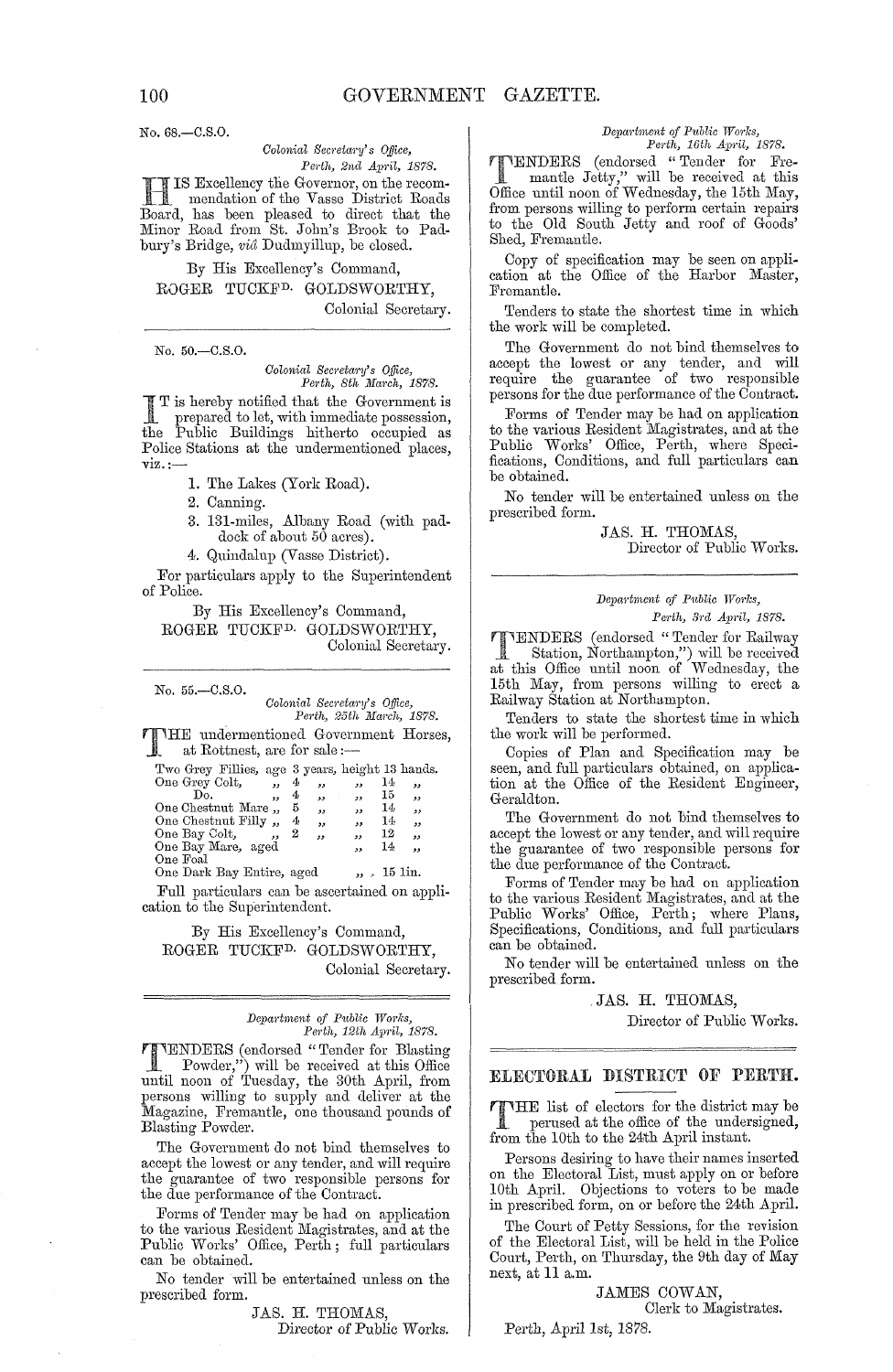## GOVERNMENT GAZETTE.

### LAND  $SALES.$

Crown Lands' Office, Perth, 23rd April, 1878.

THE undermentioned Allotments of Land will be offered for Sale, at Public Auction, on the date and at the place specified in the Schedule below, at one o'clock, p.m.

SCHEDULE.

|                                                                                |                                                                                |                |                                                                                                    |                                                                 |                       |                     |                                                               |                                                |           |                |                                                                                    |                                            | Quantity.                       |                                | Upset Price.                                                                                   |
|--------------------------------------------------------------------------------|--------------------------------------------------------------------------------|----------------|----------------------------------------------------------------------------------------------------|-----------------------------------------------------------------|-----------------------|---------------------|---------------------------------------------------------------|------------------------------------------------|-----------|----------------|------------------------------------------------------------------------------------|--------------------------------------------|---------------------------------|--------------------------------|------------------------------------------------------------------------------------------------|
| Date of Sale.                                                                  |                                                                                | Place of Sale. |                                                                                                    |                                                                 |                       | Description of Lot. |                                                               |                                                |           | Number of Lot. |                                                                                    | a,                                         | Arrest Made                     | r. p.                          |                                                                                                |
| 1878.<br>$2\mathrm{nd}\,$ May $\mid$<br>Do.<br>Do.<br>Do.<br>Do.<br>Do.<br>Do. | $\mathcal{C}$ Geraldton $\ldots$<br>Do.<br>Do.<br>Do.<br>Do.<br>Do.<br>Northam |                | $\mathbf{r}$ , $\mathbf{r}$ , $\mathbf{r}$ , $\mathbf{r}$ , $\mathbf{r}$<br>$\ddotsc$<br>$\ddotsc$ | Northampton<br>Geraldton<br>Do.<br>Do.<br>Do.<br>Do.<br>Northam | $\ddotsc$<br>$\cdots$ |                     | $_{\mathrm{Town}}$<br>Do.<br>Do.<br>Do.<br>Do.<br>Sub.<br>Do. | 14, 15<br>305<br>385<br>386<br>387<br>86<br>89 | $\ddotsc$ |                | $\ddotsc$<br>$\cdots$<br>$\cdots$<br>$\cdots$<br>$\ddotsc$<br>$\cdots$<br>$\cdots$ | $^{(1)}$<br>$\theta$<br>$\theta$<br>5<br>5 | <br><br>3<br>3<br>3<br>$\theta$ | 6<br>7<br>-24<br>$\bf{0}$<br>7 | £12 per lot.<br>$\pounds15$ per lot.<br>£15 per lot.<br>$\pounds3$ per acre.<br>30s. per acre. |

MALCOLM FRASER, Commissioner of Crown Lands.

**DETURN No. 2 of Licenses issued under**  $\mathbb{R}$  "The Wines, Beer, and Spirit Sale Act, 1872," for the Year 1878.

PUBLICANS' LICENSES.

| NAWE.                                     | SIGN.                             | DISTRICT.                |  |  |
|-------------------------------------------|-----------------------------------|--------------------------|--|--|
|                                           | Seubert, Geo. A.   Exchange Hotel | Fremantle.               |  |  |
| Stewart, David<br>Cave, H.<br>Chapman, D. | White Horse Hotel                 | Roebourne.<br>Do.<br>Do. |  |  |

SPIRIT MERCHANTS' LICENSES.

| NAME.                |               | DISTRICT.  |
|----------------------|---------------|------------|
| Monger, John Henry   | $\sim$ $\sim$ | Perth.     |
| King, Robert Mangles | $\cdots$      | Fremantle. |

|  | GALLON LICENSES, | 1878. |
|--|------------------|-------|
|--|------------------|-------|

| NAME.                    |          | DISTRICT.  |
|--------------------------|----------|------------|
| $McRae, F., and Co.$     | $\cdots$ | Roebourne. |
| McRae, $Fo$ , and Co     | $\cdots$ | Cossack.   |
| Atkins, W.A.<br>$\cdots$ | $\ldots$ | Bunbury.   |

COLONIAL WINE LICENSES, 1878.

| $N_{\rm AME.}$      | DISTRICT. |        |  |
|---------------------|-----------|--------|--|
| Speight, Chas. Owen | $\cdots$  | Perth. |  |
| Logue, Geo. W.<br>  | $\cdots$  | Swan.  |  |

EATING, BOARDING, AND LODGING HOUSE LICENSE, 1878.

| Name.          | DISTRICT. |  |       |
|----------------|-----------|--|-------|
| Harrison, John | $\ddotsc$ |  | York. |

GEO. PHILLIPS, Acting Colonial Treasurer. Colonial Treasury, Perth, ? 18th April, 1878.

## The Electoral District of Swan.

**TIME** List of Electors of this District may<br>be perused at the Office of the underbe perused at the Office of the undersigned, from the 10th to the 24th April, inst.

Persons desiring to have their names inserted on such List, must make application on or before the 10th of April.

Objections to names to be made in the prescribed form, on or before the 24th of April.

The Court of Petty Session, for the revision of the List, will be held at the Court House at Guildford, on Tuesday, the 7th day of May next, at 10 o'clock, a.m.

> N. E. KNIGHT, Clerk to Magistrates.

April 2nd, 1878.

## NOTICE.

ELECTORAL DISTRICT OF WELLINGTON.

OTICE is hereby given that all' persons desirous of having their names inserted<br>on the Electoral Roll for the District of Wellington must apply personally or otherwise to the Clerk to the Magistrates at Bunbury, on or before the 10th April next.

All objections to names on the Electoral Roll must be sent in on or before the 24th April next.

A Special Session of the Justices for the Revision of the Electoral Roll of the District of Wellington will be holden in the Court House, Bunbury, on Thursday, the 9th May<br>next, at 11 o'clock a.m.

W. PEARCE CLIFTON, R.M. R.M. Office, Bunbury, 13th March, 1878.

## NOTICE.

THE Half-Yearly general meeting of Ratepayers of the Bunbury Municipality will be held in the Bunbury Mechanics Hall, on Monday, the 13th May next, at 3.30 o'clock, p.m.

> WM. SPENCER, Chairman B. M. Council.

Bunbury, 13th April, 1878.